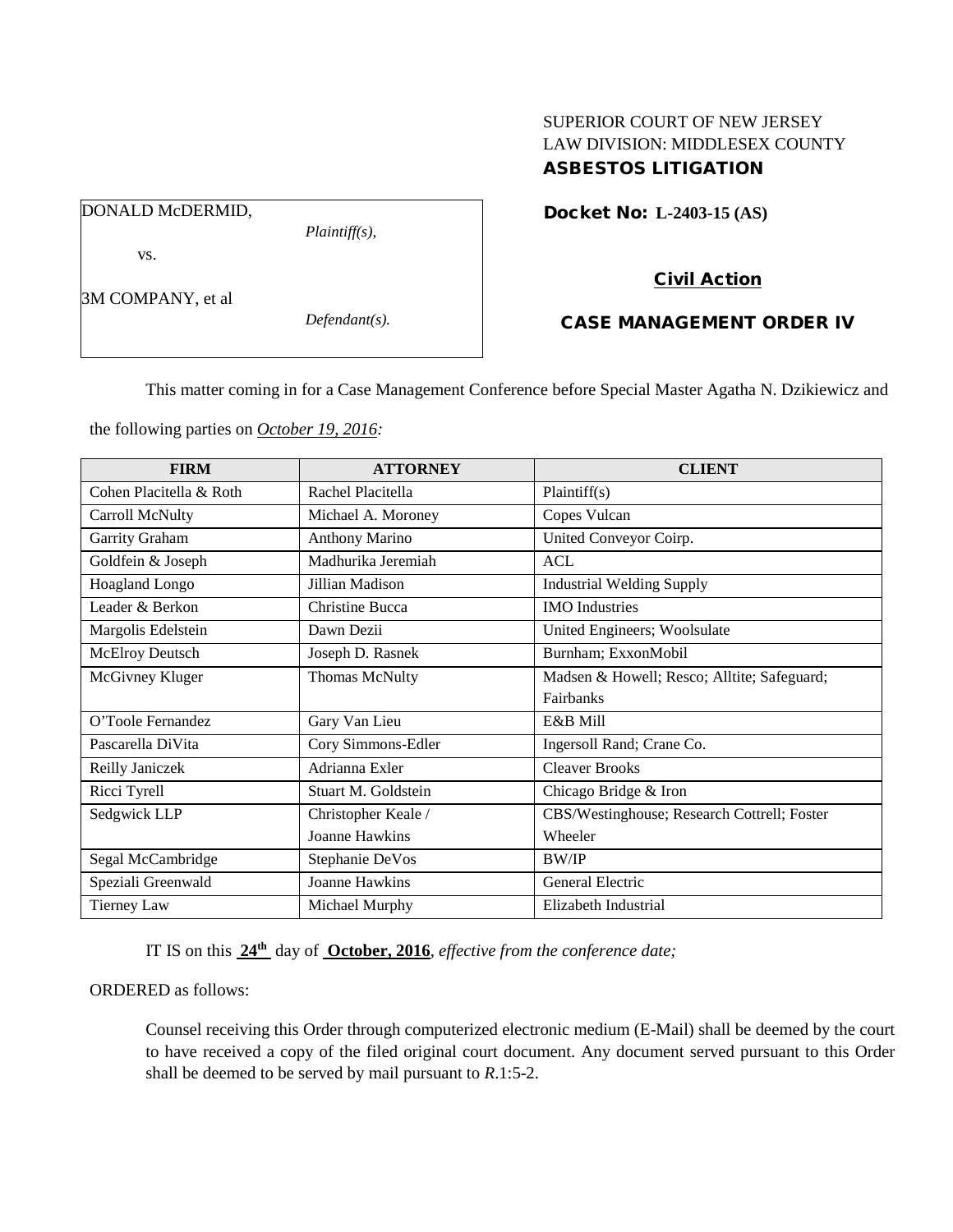## **DISCOVERY**

| November 11, 2016 | Plaintiff shall propound supplemental interrogatories and document requests by this date.                                                                                                                   |
|-------------------|-------------------------------------------------------------------------------------------------------------------------------------------------------------------------------------------------------------|
| December 16, 2016 | Defendants shall serve answers to supplemental interrogatories and document requests by<br>this date.                                                                                                       |
| November 11, 2016 | Defendants shall propound supplemental interrogatories and document requests by this date.                                                                                                                  |
| December 16, 2016 | Plaintiff shall serve answers to supplemental interrogatories and document requests by this<br>date.                                                                                                        |
| December 30, 2016 | Fact discovery, including depositions, shall be completed by this date. Plaintiff's counsel<br>shall contact the Special Master within one week of this deadline if all fact discovery is not<br>completed. |
| January 17, 2017  | Depositions of corporate representatives shall be completed by this date.                                                                                                                                   |

#### **EARLY SETTLEMENT**

January 27, 2017 Settlement demands shall be served on all counsel and the Special Master by this date.

#### **SUMMARY JUDGMENT MOTION PRACTICE**

- January 27, 2017 Plaintiff's counsel shall advise, in writing, of intent not to oppose motions by this date.
- February 17, 2017 Summary judgment motions shall be filed no later than this date.
- March 17, 2017 Last return date for summary judgment motions.

#### **MEDICAL DEFENSE**

- January 31, 2017 Plaintiff shall serve medical expert reports by this date.
- April 21, 2017 Defendants shall identify its medical experts and serve medical reports, if any, by this date. **In addition, defendants shall notify plaintiff's counsel (as well as all counsel of record) of a joinder in an expert medical defense by this date.**

#### **LIABILITY EXPERT REPORTS**

| January 31, 2017 | Plaintiff shall identify its liability experts and serve liability expert reports or a certified<br>expert statement by this date or waive any opportunity to rely on liability expert testimony. |
|------------------|---------------------------------------------------------------------------------------------------------------------------------------------------------------------------------------------------|
| April 21, 2017   | Defendants shall identify its liability experts and serve liability expert reports, if any, by this<br>date or waive any opportunity to rely on liability expert testimony.                       |
| May 22, 2017     | Plaintiff shall identify its rebuttal liability experts and serve rebuttal liability expert reports,<br>if any, by this date.                                                                     |

\_\_\_\_\_\_\_\_\_\_\_\_\_\_\_\_\_\_\_\_\_\_\_\_\_\_\_\_\_\_\_\_\_\_\_\_\_\_\_\_\_\_\_\_\_\_\_\_\_\_\_\_\_\_\_\_\_\_\_\_\_\_\_\_\_\_\_\_\_\_\_\_\_\_\_\_\_\_\_\_\_\_\_\_\_\_\_\_\_\_\_\_\_\_\_\_\_\_\_\_\_\_\_\_\_\_\_\_\_\_